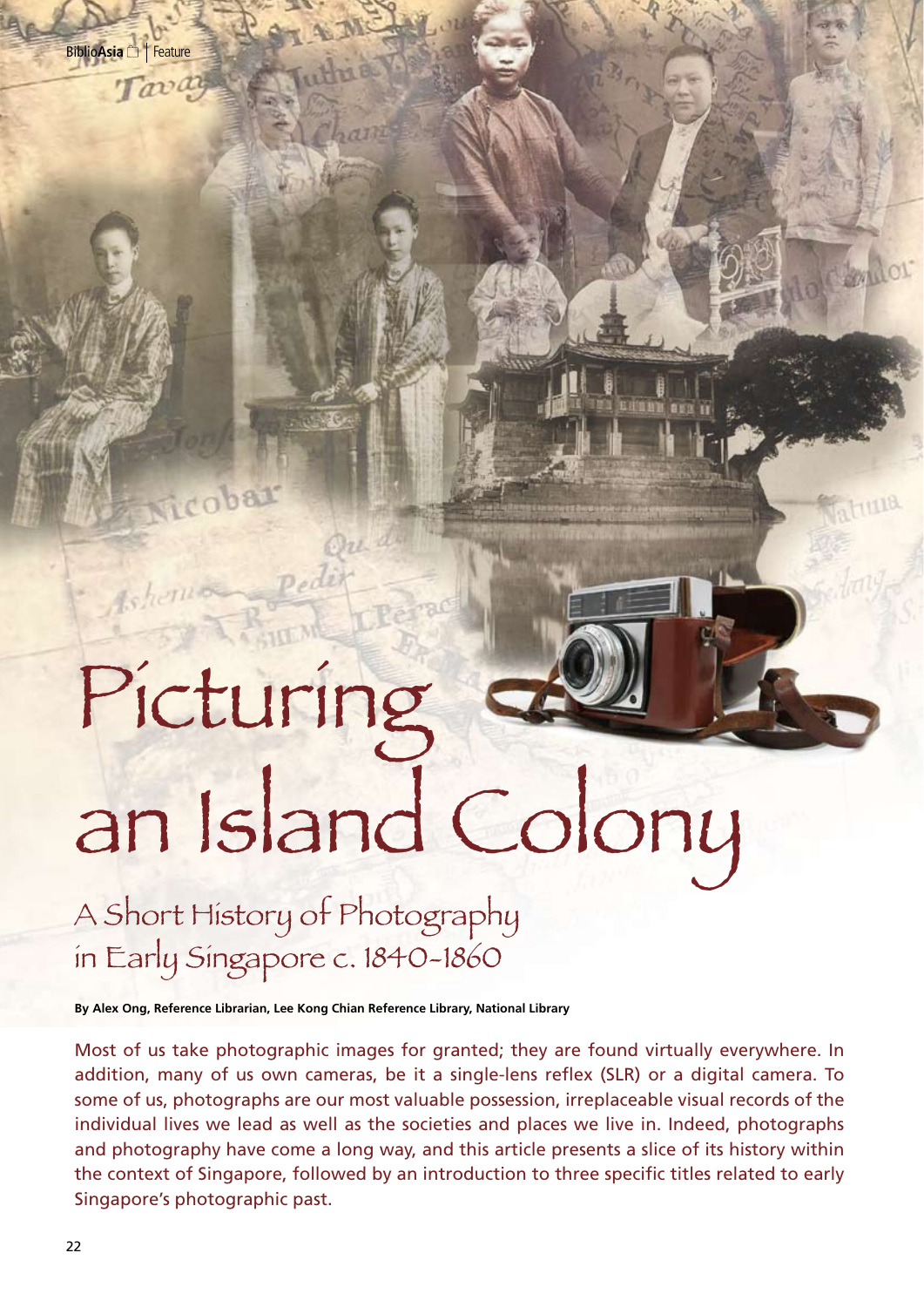Before embarking on a journey through time into the world of photography in mid-19<sup>th</sup> century Singapore, the birth of modern photography deserves a brief mention. Photography as it is understood and practised today – made possible by the scientific discovery of methods to permanently fixate images directly formed by light onto either metal or paper – did not come into being until the 19th century. Many writers conventionally hail Frenchman Louis-Jacques-Mandé Daguerre (1787-1851) and William Fox Talbot (1800-1877) in Britain as the founding fathers of modern photography. Daguerre and Talbot were the first to announce their findings publicly in 1839, though they were certainly not alone in the quest to permanently capture fleeting images.<sup>1</sup> Daguerre, after years of experimentation (much of it in collaboration with fellow contemporary Joseph-Nicéphore Niépce, 1765-1833), had taken his first successful photograph in 1837, which he proudly named after himself – the Daguerreotype, though it would be another two years before his invention was publicly announced. William Talbot's photographic process became known as the Calotype or Talbotype. His photographic technique, which became involved in the making of multiple positive prints from paper negatives, is significant because it paved the way for the development of modernday photography.2

It is not known for sure when photography first arrived in Singapore. The earliest known daguerreotypes of the settlement were created by a Frenchman named Jules Itier (1802-1877), who first set foot in Singapore in July 1844



**Singapore: A Pictorial History, 1819-2000, A visual spread of Singapore history, compiled by Gretchen Liu. Among the numerous photographs contained in this volume are Jules Itier's daguerreotypes, including the earliest known surviving photograph on Singapore (p. 10) and John Thomson's "Coconut Plantation in Singapore" (p. 37)**

as part of a French commercial mission to Asia. Besides recording his impressions of the British colony in a journal (which was subsequently published in Paris in 1848, entitled Journal d'un voyage en Chine en 1843, 1844, 1845, 1846), Itier also photographed the island, producing a number of quarter-plate (8.3 x 10.5) daguerreotypes of the town area, including that of the Singapore River from Government Hill (present-day Fort Canning). Today, this daguerreotype is part of the collection at the National Museum of Singapore.<sup>3</sup>

This photographic history of colonial Singapore begins with Gaston Dutronquoy, a native of Jersey,<sup>4</sup> who arrived in Singapore in March 1839.<sup>5</sup> Starting off as a portrait painter and miniaturist (his advertisement, dated 27 March 1839, first appeared in the weekly *Singapore Free Press and*  Mercantile Advertiser on 11 April<sup>6</sup>), he is more popularly known as the proprietor of the London Hotel, which first opened at High Street in May 1839.7 It was in the London Hotel that Dutronquoy commenced his photographic business, first advertising himself as a daguerreotypist in the *Singapore Free Press* on 4 December 1843.



R G. DUTRONQUOY respectfully informs the Ladies and Gentlemen at Singapore, that he is complete master of the newly invented and late imported Daguerriotyne.

Ladies and Gentlemen who may honor Mr Du-TRONQUOY with a sitting can have their Likenesses taken in the astonishing short space of two minutes.

The Portraits are free from all blemish and are in every respect perfect likenesses.

A Lady and Gentleman can be placed together in one picture and both are taken at the same time entirely shaded from the effects of the sun.

The price of one portrait is ten dollars; both taken in one picture is fifteen dollars One day's notice will be required.

London Hotel, 4th Decr 1813.

**Gaston Dutronquoy's advertisement publicising his newlyestablished photographic studio, 1843. It appeared in the Singapore Free Press and Mercantile Advertiser**

Dutronquoy's assurance to potential customers that "a sitting can have their likenesses taken" in just two minutes was probably not exaggerated as by 1840, technical improvements made to the daguerreotype process had reduced exposure times from ten minutes to just one minute.<sup>8</sup> Nevertheless, his advertisement is a little misleading, because it does not sufficiently inform patrons about the entire posing process, which certainly took longer than two minutes. A detailed description of a Daguerrian photoshoot provided by art historian Dr Naomi Rosenblum, based on an 1843 image entitled "Jabez Hogg making a portrait in Richard Beard's studio", gives readers an idea of what a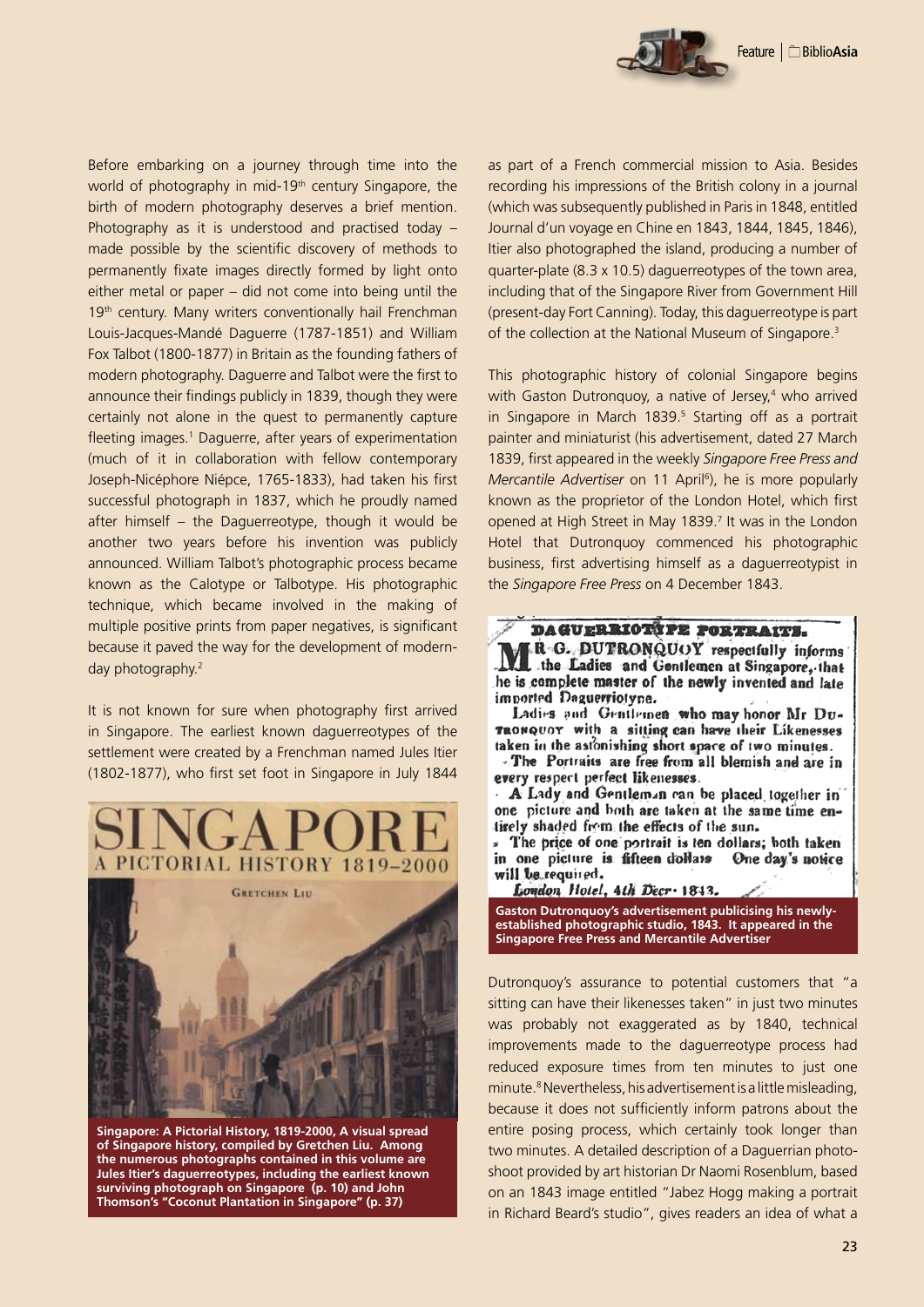typical sitting in Dutronquoy's studio might have been like:

*A tripod – actually a stand with a rotating plate – supports a simple camera without bellows. It is positioned in front of a backdrop … The stiffly upright sitter [or sitters] … is [or are] clamped into a head-brace, which universally was used to ensure steadiness. He clutches the arm of the chair with one hand and makes a fist with the other so that his fingers will not flutter. After being posed, the sitter remains in the same position for longer than just the time it takes to make an exposure, because the operator must first obtain the sensitised plate from the darkroom (or if working along, prepare it), remove the focusing glass of the camera, and insert the plate into the frame before beginning the exposure … In all, the posing process was nerve-wrecking and lengthy, and if the sitter wished to have more than one portrait made the operator had to repeat the entire procedure, unless two cameras were used simultaneously – a rare occurrence except in the most fashionable studios.9*

Some individuals who had their pictures taken at Dutronquoy's daguerreotype studio might have shared the same sentiments as Ralph Waldo Emerson, an American author, poet and philosopher, who had this to say about posing in front of the camera:

*In your zeal not to blur the image, did you keep every finger in its place with such energy that your hands became clenched as for fight or despair, and in your resolution to keep your face still, did you feel every muscle becoming every moment more rigid; the brows contracted into a Tartarean frown, and the eyes fixed in it, in madness, or in death?10*

Photography in 19<sup>th</sup> century Singapore was also done outdoors, though it is not known whether Dutronquoy provided such a service for customers wishing to have their pictures taken outside the studio. The Hikayat Abdullah, the autobiography of early 19<sup>th</sup> century Malay writer Abdullah Abdul Kadir (better known as Munshi Abdullah), gives a

## DAGUERREOTYPE.

LIKNESSES, in COLOURS, taken in four seconds, every morning, from the hours of  $7\frac{1}{2}$  to 9}: Sundays excepted. Apply to the PROPRIL SER TIMES TOR of the LONDON HOTEL.

Parties desiring their liknesses to be taken must give one day's notice of their intention, and appear in dark clothes.

**Gaston Dutronquoy's advertisement, The Straits Times, from 25 October 1848 to January 1849**

vivid eyewitness account of a daguerreotype being made by an unidentified American doctor on Bonham's Hill (what is today Fort Canning Hill) in around 1841:

*… I walked up the hill, and the others joined us there. I saw the doctor go into a room and bring out a box. The box had an attachment like a telescope. The lens, about the size of a cent piece, could be pulled outwards. It had two components, the larger one inside. This larger lens magnified anything seen in front of it. One side of the box could be opened and closed. Then the doctor went and fetched a metal plate about nine inches long by six inches wide, thin and brightly polished. He rubbed the surface with a certain kind of reddish-coloured powder until it was a dull brown all over. Then he took a bowl which had been filled with another kind of powder, black in colour. He held the polished plate about four inches above the powder. After about ten minutes he lifted up the plate, and its colour had turned to a reddish gold. He took the plate and put it into the extensible box, which he then placed with the side of the apparatus with a sliding lens in the direction in which he wished to take the picture. The image of the scene passed through the lens and struck the plate. He said, "In strong sunlight it takes only a moment, but in a dull light it takes a little longer." After this he took the metal plate out and we noticed that there was nothing visible on it at the time. He then took it to a place in a shade and washed it with a chemical solution. Now he had a kind of frame with a vessel containing quicksilver fitted underneath it. He mounted the plate in position on top of the vessel, about six inches above the surface of the quicksilver. Below the vessel there was a spirit lamp which he lit. The quicksilver soon became hot and gradually its vapour rose and was allowed to condense on the plate for a certain length of time. Now the chemical with which the plate had been treated etched all the parts on which light had fallen, while it had not affected those parts on which no light had fallen. After a timed interval the plate was lifted out and at once we saw a picture of the town of Singapore imprinted on it, without deviation even by so much as the breadth of a hair, a fine reproduction of the actual scene. The plate with the picture on it was used as a block, and by contact with its surface prints were easily taken which faithfully reproduced the original without variation.11*

Another pioneer who worked with the daguerreotype camera was J. Newman, an American traveller who visited Singapore between 1856 and 1857. Although his stay in Singapore was short-lived, he played an important role in promoting the use of the daguerreotype in the settlement. As expressed by John Falconer, Newman's advertising approach "is characterised by a much more positive and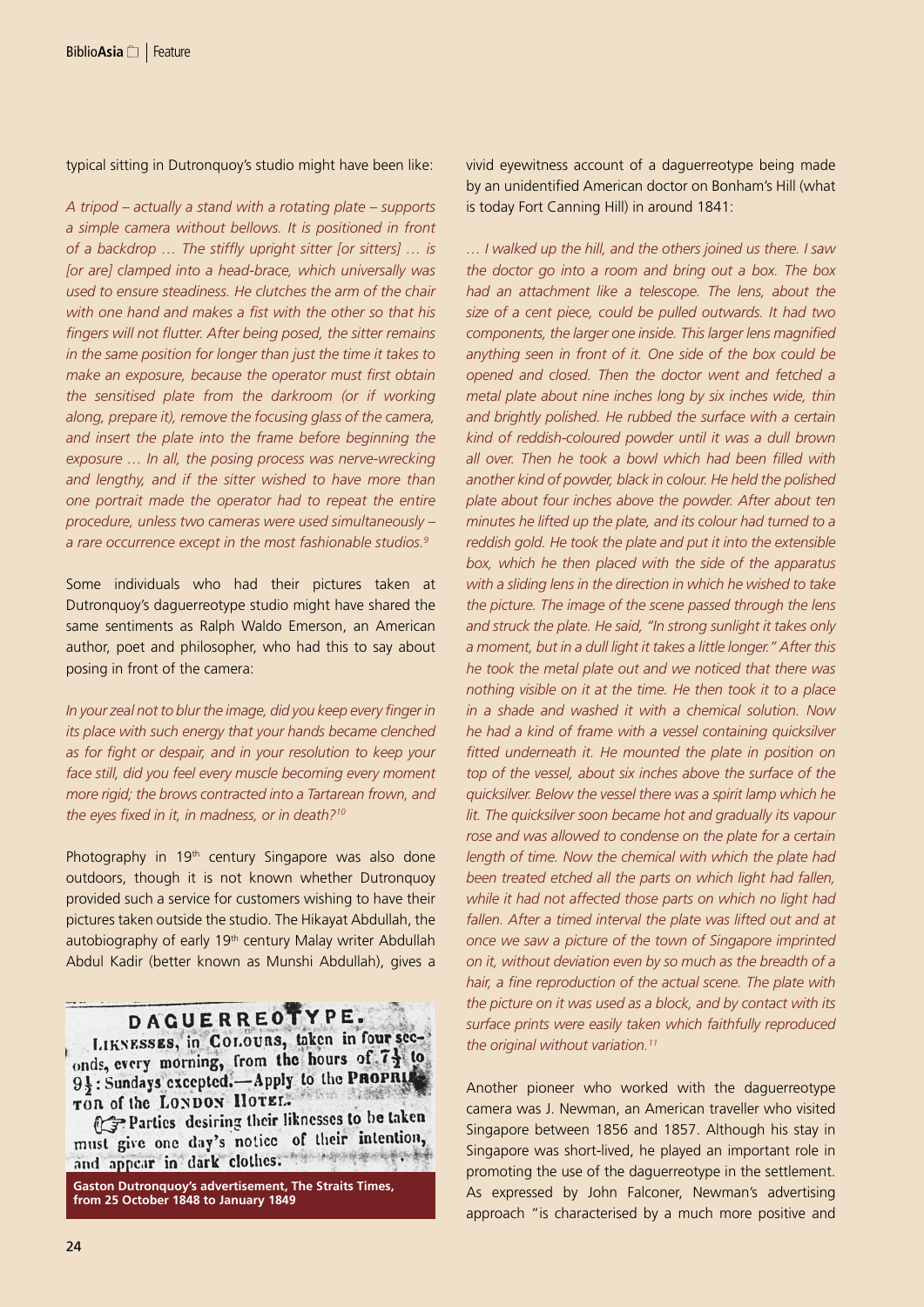aggressive attempt to catch the public's eye".12 All in all, the daguerreotype proved to be much more popular than Talbot's Calotype during the 1840s and 1850s. This was so in spite of the fact that the latter allowed multiple prints to be made from a single negative, a process not possible with the daguerreotype. One possible reason for this, Falconer explains, was that the daguerreotype was offered free-ofcharge to the world, while Talbot's invention was patented (in 1840) and thus posed restrictions where its practice was concerned. In fact, Daguerre's photographic technique was so well received internationally that his original pamphlet of instruction was translated into nine languages!13 Yet, in spite of its popularity, by the late 1850s, the daguerreotype was gradually replaced by another photographic technique, termed the wet collodion process, a paper print-based method invented commercially in Singapore by Edward A. Edgerton around 1858.

Perhaps the most renowned photographer in 19<sup>th</sup> century Singapore who made use of the wet collodion process was Scotsman John Thomson (1837-1921), who travelled extensively to many parts of Asia including Singapore. Judith Balmer provides a lucid description of what Thomson had to do to create a wet-plate collodion:

*First, he composed the scene, then focused it on the groundglass screen. Next, he selected a perfectly clean, blemish-free glass plate (any marks showed up in the print) and, in the darkroom, evenly coated it with collodion. After waiting a few seconds for the collodion to set slightly, he sensitised the plate by immersing it in a bath of silver nitrate. He then put the coated plate in a light-tight wooden frame, and hurried out to the camera with it. Quickly he would recheck the focus on the ground-glass screen before replacing the screen with the frame and exposing the plate. After hurrying back to the darkroom, he removed the plate from its frame and continuously poured freshly made developing solution over the surface of the plate. When the image was sufficiently developed, he rinsed the glass plate with water and then chemically fixed it (if he did not properly fix the negative, the image would, over time, continue to darken when exposed to light). Finally, he washed the plate thoroughly to remove all traces of chemicals, and set it aside to dry. When dry, the negative could be packed away for printing later.14*

John Thomson loved to work in the early mornings, which according to him was "the time when the finest atmospheric effects may be caught". He had remarked, "The temperature is lower, and for an hour or two, nature enjoys the most perfect repose. … there is not a breath of wind to stir even the leaves of the 'people' [pipal] tree."<sup>15</sup> Given such a

preference, it is not surprising why his "Coconut Plantation" in Singapore was taken in the early morning.

In retrospect, photography in Singapore was still in its nascent stage at the end of the 1850s, but it certainly marked the beginning of a development that would turn out to be revolutionary. Over the next few decades, photographic studios, most of them European-owned, sprang up throughout the British trading settlement, not only offering portraiture photographic services to the public but also providing an invaluable medium for capturing images of distant lands and Britain's expanding presence in them through imperialism. Photography did not come to a standstill with the outbreak of the Second World War; Japanese war photographers and photo studios both played their part in enriching Singapore's photographic record. The idea of photography as an art form began to take shape after the war, and continues to evolve to this day.



**First monograph on prominent 19th century photographer John Thomson. All rights reserved, University of New Mexico Press, 1985**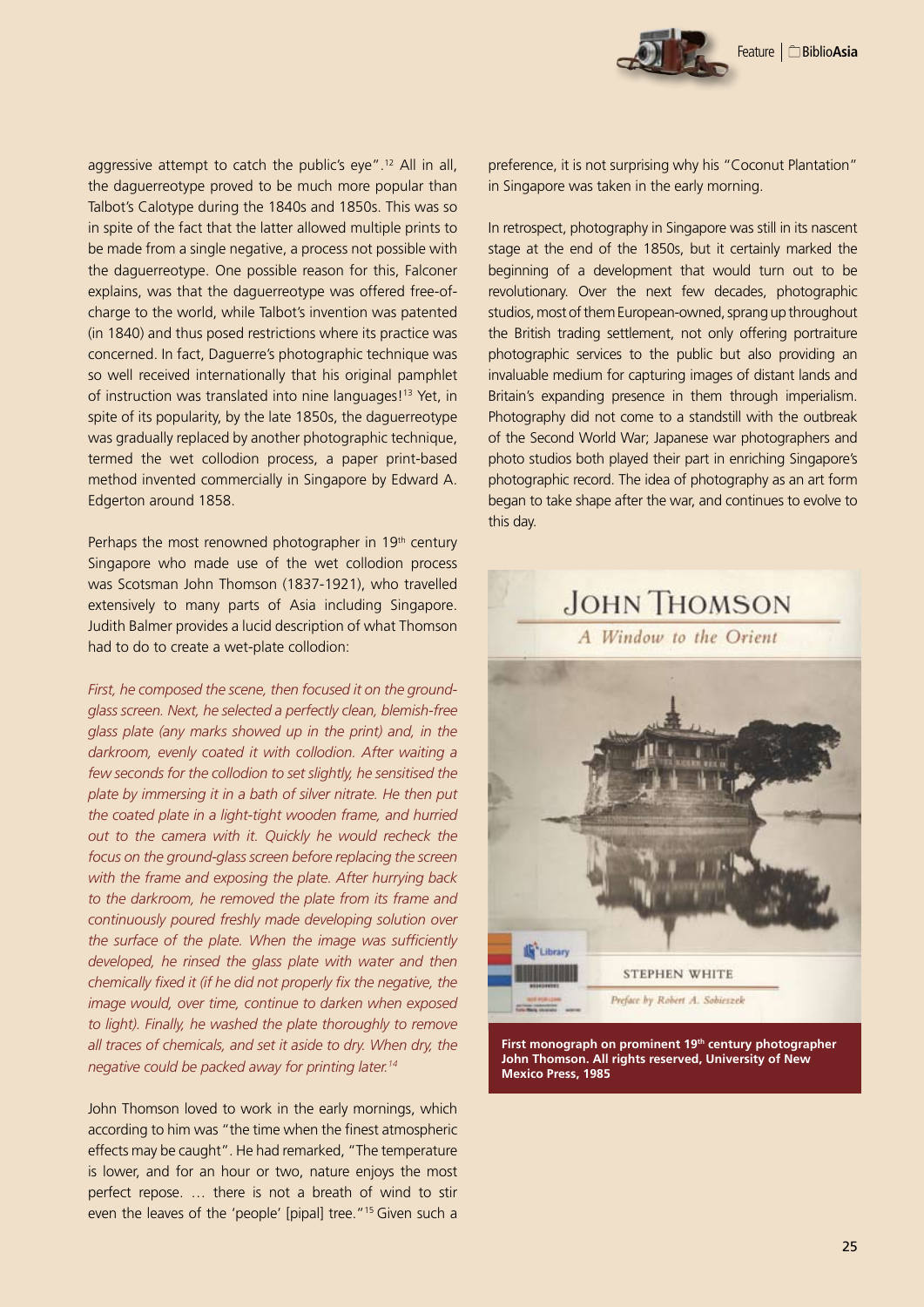## **Selected Titles on the History of Photography in Early Singapore Available at the Lee Kong Chian Reference Library**

The Lee Kong Chian Reference Library's rich collection of heritage materials on Singapore includes a number of works related to the history of photography in early colonial Singapore. In his book entitled *A Vision of the Past*, John Falconer, Curator of Photographs in the British Library's Oriental and India Office, concentrates on one Europeanowned famous studio that operated during the late 19th and early  $20<sup>th</sup>$  centuries – G.R. Lambert & Co. (first formed

in 1867, when Singapore became a Crown Colony). The book also provides a pretty detailed account of photographic activities prior to 1867. His 190-oddpage masterpiece is replete with images of not just classic studio portraits but also photographs of lush landscapes, majestic architecture, and colourful street scenes throughout Singapore, Malaya and other parts of Southeast Asia, from the Lambert collection. In addition, Falconer's inclusion of a biographical list of early

photographers who operated in Singapore is an invaluable reference for any researchers interested in the beginning and evolution of photography in the then island colony.

Eminent travel photographer John Thomson recounted his travel experiences in his memoirs, which were subsequently published as *The Straits of Malacca, Indo-China and China* in 1875. The first six chapters of this work, which include his journey to Singapore, were reprinted by Oxford University Press in 1993. Entitled *The Straits of Malacca, Siam and Indo-China: Travels and Adventures of a Nineteenth-Century* 



**All rights reserved, Oxford University Press, 1993**

*Photographer*, it features a lucid introduction by Judith Balmer, outlining the life and achievements of the 19th century travel photographer.

It is worthy to note that apart from European studios, there were also those owned by Chinese. The Chineseowned photographic studios proliferated towards the end of the 19<sup>th</sup> century. One example of a prominent Chinese studio that operated in Singapore was Lee Brothers,

whose photographic collection now resides mainly at the

National Archives of Singapore. Gretchen Liu's *From the Family Album*, tells the story of Lee King Yan, the founder of Lee Brothers Photographers (1911).



**1987**

King Yan was later joined by his brother,



**Portrait of Song Ong Siang and his wife, taken by Lee Brothers. Reproduced from One Hundred Years' History of the Chinese in Singapore. All rights reserved, Murray, 1923**

Poh Yan, and the dynamic duo developed their studio into a frontrunner in the competitive world of portraiture photography. Gretchen Liu mentions that Lee Brothers photographed many of Singapore's eminent personalities of the day; they included Dr Lim Boon Keng, Mr and Mrs Song Ong Siang, and even Dr Sun Yat-sen during his visit to Singapore. Liu added that a substantial number of the studio's photographs were used for the 1923 classic biographical work, *One Hundred Years of the Chinese in Singapore*, compiled by Song Ong Siang.16



**All rights reserved, Landmark Books, 1995**